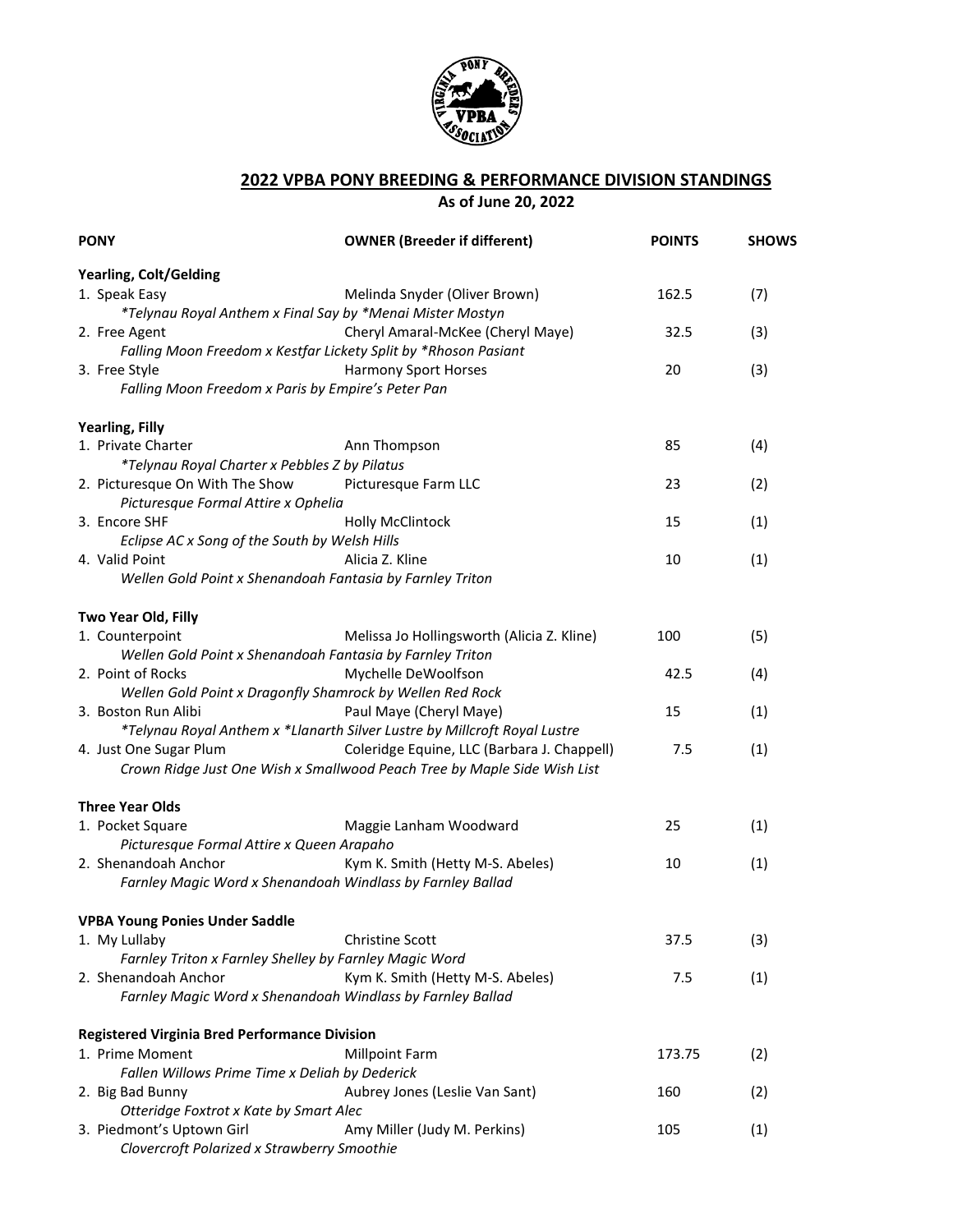| 4. Smallwood Special Effects<br>Maple Side Wish List x Bamboo       | Emily Easton (Phyllis C. Jones)           | 90    | (1) |  |  |
|---------------------------------------------------------------------|-------------------------------------------|-------|-----|--|--|
| 5. Damingo                                                          | Carol Eichner (Jennifer S. Thomas)        | 87.5  | (1) |  |  |
|                                                                     | Medicine Man x SCF Fancy Me by Fan Tastik |       |     |  |  |
| 6. Anabell                                                          | Alexandra Jadovich (Debbie Buchanan)      | 82.5  | (1) |  |  |
| Hearnesbrook Dunoon x Brownland's Third Light                       |                                           |       |     |  |  |
| 7. Holding the Dream                                                | Jenna R. Walker (Robin Wood)              | 48.75 | (1) |  |  |
| Rocky Creek's Wendy Adonis x Leaving Memories by The Cool Virginian |                                           |       |     |  |  |
| 8. Picturesque Bit of Bling                                         | Picturesque Farm                          | 37.5  | (1) |  |  |
| Picturesque Formal Attire x Farnley Spinster by Alra Amber Classic  |                                           |       |     |  |  |
| 9T. Glenhaven Sage                                                  | Sandra Deisterhoft (Suzanne Moody)        | 32.5  | (1) |  |  |
| *Forlan Tarragon x Glenhaven Shamrock                               |                                           |       |     |  |  |
| 9T. Picturesque By The Sea                                          | Picturesque Farm LLC (Kristy Willwerth)   | 32.5  | (2) |  |  |
| Picturesque Formal Attire x Miss Hopewell by In Case                |                                           |       |     |  |  |
|                                                                     |                                           |       |     |  |  |

## **2022 VPBA/VHSA DIVISION STANDINGS**

*To be eligible for these awards, a pony must be registered with the VPBA, exhibited under its registered name, and in the name of it last recorded owner as shown in the VPBA Registry. The owner must be a VPBA member as of August 1, 2022. Ponies shown in red are not eligible at this time because their owners are not current VPBA members.*

| <b>VPBA/VHSA Regular Performance Award</b>                      |                                                                     |       |
|-----------------------------------------------------------------|---------------------------------------------------------------------|-------|
| 1. Farnley Tenspeed                                             | Hetty M-S. Abeles                                                   | 588   |
| Farnley Triton x Farnley Tendril by T.F Count Bisbee            |                                                                     |       |
| 2. Timely                                                       | Peg Seals (Sheila Heider)                                           | 546   |
| Shenandoah Silk Hat x Anamuya by Storm Boot                     |                                                                     |       |
| 3. Pep Talk                                                     | Madeleine Lohr (Oliver L. Brown)                                    | 464   |
| *Telynau Gallant x She's Talking by Falling Moon Merlin         |                                                                     |       |
| 4. Smallwood Special Effects<br>Maple Side Wish List x Bamboo   | Emily Easton (Phyllis C. Jones)                                     | 455   |
| 5. Rubik's Cube                                                 | Anna Tyler (Alice Laimbeer)                                         | 438   |
| Wellen Gold Point x Farnley Shelley by Farnley Magic Word       |                                                                     |       |
| 6. Woodlands Lashley                                            | Phoebe Somohano (Bo & Kay Randolph)                                 | 387   |
| JLA Sir William x Woodlands Sun Dancer by Woodlands Velvet Rain |                                                                     |       |
| 7. Ledinjadon On Point                                          | Janis B. & Donald E. Shaneberger                                    | 355   |
| Wellen Gold Point x Song of the South by Welsh Hills            |                                                                     |       |
| 8. Oakfields Adele                                              | Josie Galvin (Susan McConnell)                                      | 265   |
| *Grange Finch x Little Sister                                   |                                                                     |       |
| 9. Snow Day                                                     | Delores Frankenhoff (Elissa I. Goshen)                              | 233   |
| Farnley Magic Word x Roxy by Ball's Bluff                       |                                                                     |       |
| 10. Holding the Dream                                           | Jenna R. Walker (Robin Wood)                                        | 206   |
|                                                                 | Rocky Creek's Wendy Adonis x Leaving Memories by The Cool Virginian |       |
|                                                                 |                                                                     |       |
| <b>VPBA/VHSA Associate Performance Award</b>                    |                                                                     |       |
| 1. Woodlands Rainmaker                                          | Margaret Brown (Bo & Kay Randolph)                                  | 214.5 |
|                                                                 | Woodlands Velvet Rain x Woodlands Pikachu by Woodlands Foxy Cloud   |       |
| 2. Blowing Rock                                                 | Beth deStanley (Deborah George)                                     | 164.5 |
| Wellen Red Rock x Op                                            |                                                                     |       |
| 3. Smallwood Abracadbra                                         | Mallory Host/Francis (Phyllis C. Jones)                             | 159   |
| Maple Side Wish List x Rain Beau's Kiwi by Cymraeg Rain Beau    |                                                                     |       |
| 4. Just Ricky                                                   | Aniah Jackson (Edee Ancell McGregor)                                | 115   |
| Crossgates Larasan x Just Lucy by Land's End Poseidon           |                                                                     |       |
| 5. Kris Kringle                                                 | Beth Linton (Mrs. Charles Linton)                                   | 101.5 |
|                                                                 | *Small-Land Movie Maker x Christmas Belle by *Pendock Masterpiece   |       |
| 6. Smallwood Special Effects                                    | Emily Easton (Phyllis C. Jones)                                     | 94    |
| Maple Side Wish List x Bamboo                                   |                                                                     |       |